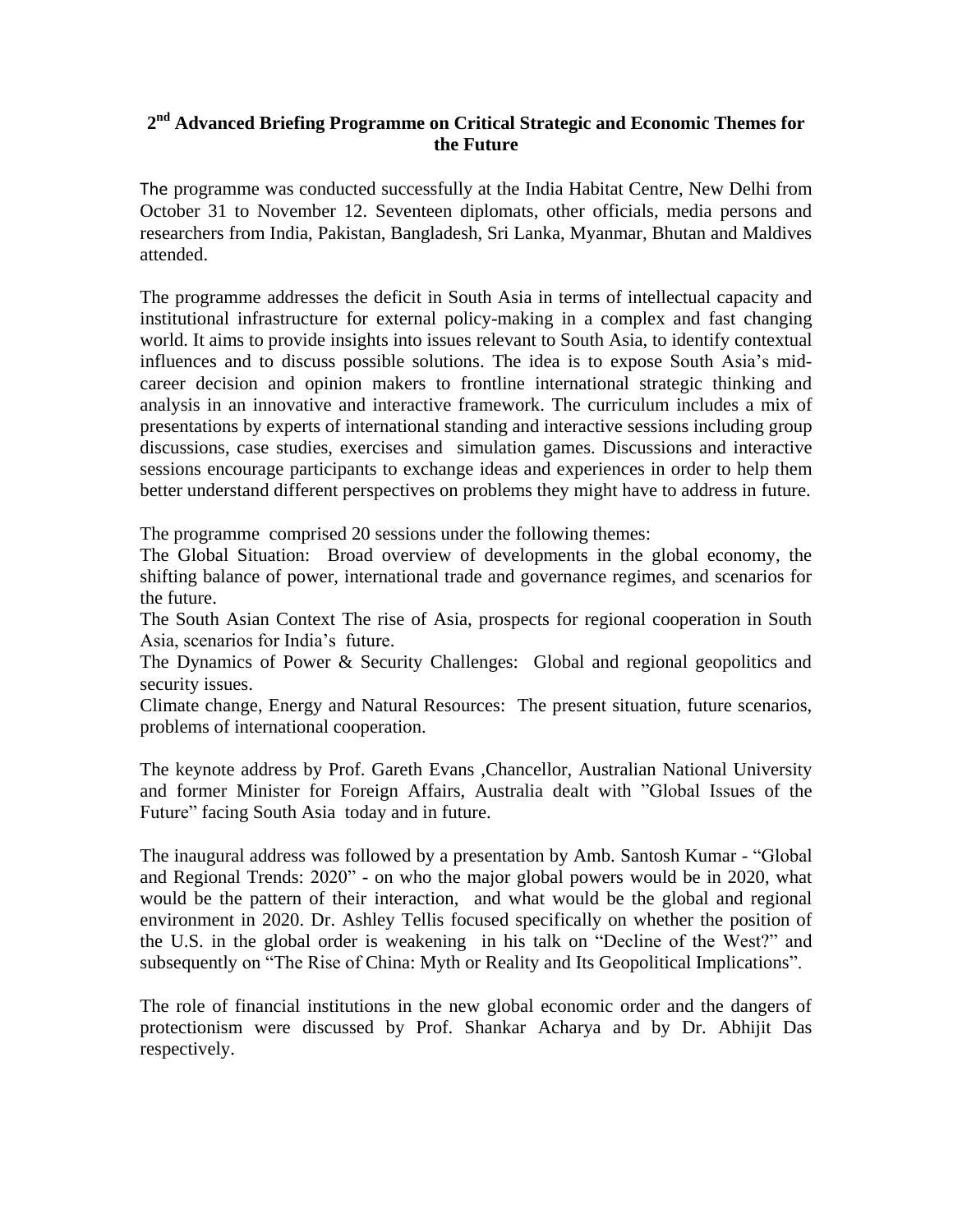Dr. Sanjaya Baru, analyzed recent trends in South Asia in terms of opportunities and challenges. Brig. Gurmeet Kanwal outlined "Nuclear and Space Challenges in South Asia" after whuch a strategy game centred around nuclear terrorism was conducted by Adm.Raja Menon. Internal security challenges were also covered, specifically Maoism in Nepal by Kanak Dixit and jihadism in the Af-Pak region by Pervez Hoodbhoy. Mani Shankar Aiyar spoke on "Democracy, Development and Corruption: Dilemmas in South Asia", giving an insight into how corruption retards development and poses a danger to democracy.

Dr. Parthasarathi Shome spoke on regional implications of recent trends in the Indian economy and Dr. Nisha Taneja on how trade can help in integrating South Asia. Energy security, water management and climate change were dealt with in depth by Dr. Nitin Desai, Manohar Khushlalani and Amb.Chandrashekhar Dasgupta respectively. Dr. M.S.Swaminathan completed the South Asian scenario with a talk on "Evergreen Revolution in South Asia: Policy options for Agricultural Productivity and food security", followed by a debate on "Are GM crops an answer to South Asia's food security", between Dr. Suman Sahai and Dr. Swapan Datta. These sessions highlighted the need for new initiatives and technologies for South Asia's agricultural development to ensure food security.

Prof. Radha Kumar's presentation on cultural linkages in South Asia emphasized how cultural affinity can be turned into an economic boon. There were also lecturedemonstrations on "Dance Heritage" by Navtej Johar and "Musical Heritage" by Amb. Jyoti Pande.

Navdeep Suri made a presentation on "Smart Power", pointing out its new possibilities and increasing significance as a tool of diplomacy. The talk on "Technological Challenges " by Y.S.Rajan focussed on recent developments in critical technologies. Dr. Gulshan Rai focussed on "Cyber Security" challenges of a networked world, including real time threats of cyber crimes, and suggested preventive measures.

The Programme concluded with Amb. Shyam Saran's valedictory address on "India in South Asia: A Practitioner's Perspective," in which he drew from his own experiences to highlighted the problems and prospects of Indian diplomacy in South Asia.

Earlier, there was an interactive session on "National Interests in South Asia" in which participants put forward their country's national interests in the South Asian region. It was decided that the participants will prepare more detailed memos on the interests of their respective countries in South Asia in order to develop a joint paper. Mr. Golam Moazzem Khondaker from Bangladesh volunteered to act as coordinator.

Feedback in proforma filled in by participants reflected their high evaluation of the world class faculty, breadth of issues covered, and the quality of presentations.